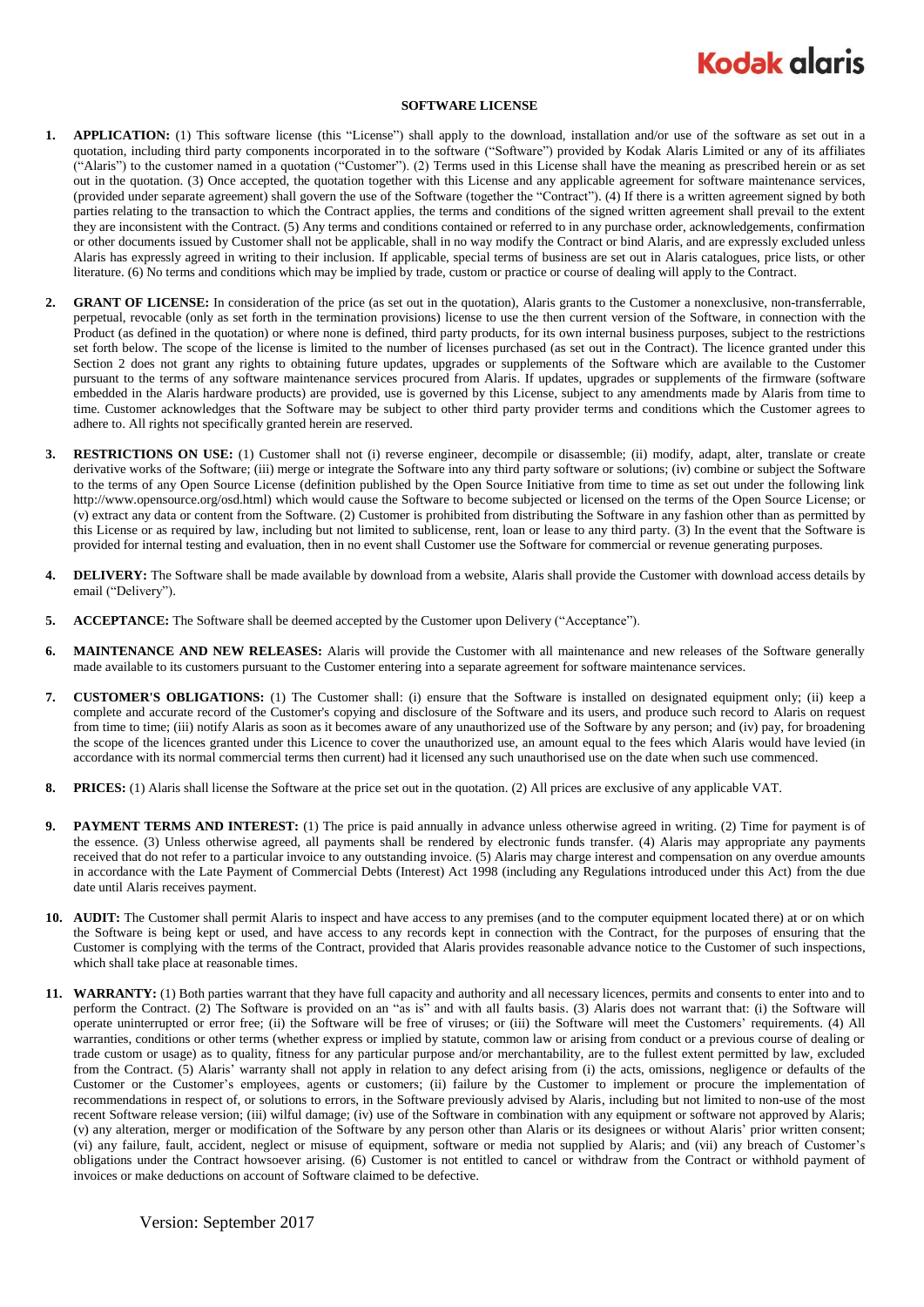## **Kodak glaris**

- **12. LIMITATION OF LIABILITY:** (1) If not expressly provided for otherwise in this License in no event, whether in contract, tort (including in either case negligence), misrepresentation (other than fraudulent misrepresentation), breach of statutory duty or otherwise pursuant to the Contract, shall Alaris be liable for any loss of profits, anticipated savings, revenue, business, loss or corruption of data or reconstruction of data, loss of use, loss of goodwill, loss due to delay or any indirect, special, incidental or consequential loss or damage whatsoever. (2) Alaris' sole obligation and liability for breach of the warranty set out in Section 11 (2) above, is for Alaris to use commercially-reasonable efforts, at Alaris' expense, to replace software media or modify the Software so that the warranty specified under Section 11 (2) is true. In the event of a warranty claim, Customer shall be responsible for the removal of any defective Software and subsequent replacement of any replacement Software. (3) Subject to (1) and (2), Alaris' aggregate liability for all other claims, whether in contract, tort (including in either case negligence), misrepresentation (other than fraudulent misrepresentation), breach of statutory duty or otherwise pursuant to the Contract, shall be limited to the price paid by the Customer for the specific Software giving rise to the claim in the 12 months prior to the claim which the loss or damage occurred. (4) Nothing in the Contract shall be deemed to exclude or limit Alaris' liability in respect of: (i) Loss or damage caused by wilful intent or gross negligence of Alaris or Alaris' officers, employees, agents or contractors; (ii) Injuries to or death of any person, caused by Alaris or Alaris' officers, employees, agents or contractors; or (iii) any other liability which cannot be excluded at law. (5) Any claim for loss or damages, save for pursuant to (4) above, must be notified to Alaris within twelve (12) months as from the date on which the damage was caused, failing which such claim is deemed to be waived.
- **13. INTELLECTUAL PROPERTY AND COPYRIGHT:** (1) Customer acknowledges that all intellectual property rights meaning all inventions, patents, registered designs, design rights, database rights, copy rights, know-how, trademarks, trade secrets and all other intellectual property rights, and the applications for any of the same and any rights or forms of protection of a similar nature and having equivalent or similar effect to any of them which may subsist anywhere in the world ("Intellectual Property Rights") in the Software and any updates or upgrades thereto belong and shall belong to Alaris or the relevant third-party owners (as the case may be), and the Customer shall have no rights in or to the Software other than the right to use it in accordance with the terms of this Licence. (2) Customer agrees to abide by all copyright and other applicable laws. (3) Customer shall not cause or permit any third party to cause any damage or endanger the Intellectual Property Rights of Alaris.
- **14. INDEMNIFICATION:** (1) Without prejudice to any other rights of Alaris, Customer shall indemnify Alaris for any loss suffered by Alaris (including reasonable legal fees and costs) by reason of any use including by Customer, Customer's employees, agents or customers, whether arising directly or indirectly, of the Software other than in accordance with this License. (2) Customer shall further indemnify and hold Alaris harmless against any loss or damage which it may suffer or incur as a result of the Customer's breach of any third-party additional terms howsoever arising. (3) In the event of a claim, or notification of an intention to make a claim, which may reasonably be considered likely to give rise to a liability under this indemnity ("Claim"), Customer shall: (i) as soon as reasonably practicable, give written notice of the Claim to Alaris specifying the nature of the Claim in reasonable detail; and (ii) not make any admission of liability, agreement or compromise in relation to the Claim (4) Customer shall not, except with the prior written consent of Alaris, consent to entry of any judgment or enter into any settlement that does not include as an unconditional term the giving by the claimant or plaintiff to Alaris and its Affiliates a release from all liability and blame with respect to the Claim.
- **15. SUSPENSION AND TERMINATION:** (1) Without prejudice to its other rights, Alaris may terminate the Contract or in the event that (i) Customer fails to pay any sums due under the Contract; (ii) Customer breaches any terms of the Contract; (iii) Customer is unable to pay its debts as they fall due, passes a resolution for winding up (other than for the purposes of a solvent amalgamation or reconstruction) or if a court of competent jurisdiction makes an order to that effect, enters into a receivership or liquidation or otherwise ceases to carry on business or an analogous event occurs to Customer in any jurisdiction; or (iv) an event pursuant to Section 19.2 or pursuant to Section 20.6 where such event has persisted for more than 14 days. (5) On termination for any reason: (i) all rights granted to the Customer under the Contract shall cease; (ii) the Customer shall cease all activities authorised by this Licence; and (iii) where possible the Customer shall immediately destroy or return to Alaris (at Alaris' option) all copies of the Software then in its possession, custody or control and, in the case of destruction, certify to Alaris that it has done so.
- **16. CONFIDENTIAL INFORMATION:** (1) All non-public, confidential or proprietary information of Alaris, including but not limited to, specifications, samples, patterns, designs, plans, drawings, documents, data, business operations, pricing, discounts or rebates, disclosed by Alaris in connection with the Contract, whether disclosed orally or disclosed or accessed in written, electronic or other form or media, and whether or not marked, designated or otherwise identified as "confidential", shall be deemed to be confidential, to be used solely for the purpose of performing under the Contract and may not be disclosed or copied unless authorized in advance by Alaris in writing. (2) Upon Alaris' request, Customer shall promptly return all documents and other materials received from Alaris and delete any copies made thereof. (3) Alaris shall be entitled to apply for injunctive relief for any violation of this Section. (4) This Section does not apply to information that is: (i) in the public domain; (ii) known to Customer at the time of disclosure; (iii) rightfully obtained by Customer on a non-confidential basis from a third party; or (iv) is required to be disclosed by any applicable law or by order of any Court of competent jurisdiction or any government body, agency or regulatory body, provided that the receiving party shall use all reasonable endeavours to give the disclosing party as much written notice of the disclosure as it reasonably can to enable the disclosing party to seek a protective order or other action protecting the confidential information from disclosure.
- **17. DATA PROTECTION:** (1) Each party will comply with its obligations in terms of laws and regulations relating to the protection or disclosure of personal data, sensitive data or such other data which is deemed to be 'personal' pursuant to applicable data protection law in force from time to time. (2) The Customer acknowledges that the Software: (i) may request or collect information about the user of the Software; and (ii) may collect information regarding the content sent via the Software as well as details of the recipient. (3) Each party shall indemnify, defend and hold the other party harmless against claims resulting from or in connection with the indemnifying party's non-observance or insufficient observance of such obligations or any of its obligations in this Section 17.
- **18. EXPORT:** (1) Customer shall not export or re-export the Software except as authorised by the laws of the jurisdiction in which the Software was procured. (2) In particular, and without limitation, the Software may not be exported or re-exported into (or to a national or resident of) any US embargoed countries (including without limitation: Iran; Sudan; North Korea; Syria; Cuba; Belarus; Zimbabwe; Myanmar (Burma); the Crimea and Sevastopol Regions (Ukraine); and the military/defence/energy sectors in Russia).
- **19. MAJOR BUSINESS CHANGE:** (1) If in the reasonable opinion of Alaris there is or is likely to be a major change in the business operations of Alaris or Customer which has or could have an adverse impact on the viability of Software to be licensed to the Customer ("Major Business Change"), Alaris shall notify the Customer and Alaris and the Customer shall meet and discuss in good faith whether the provisions of any Contract